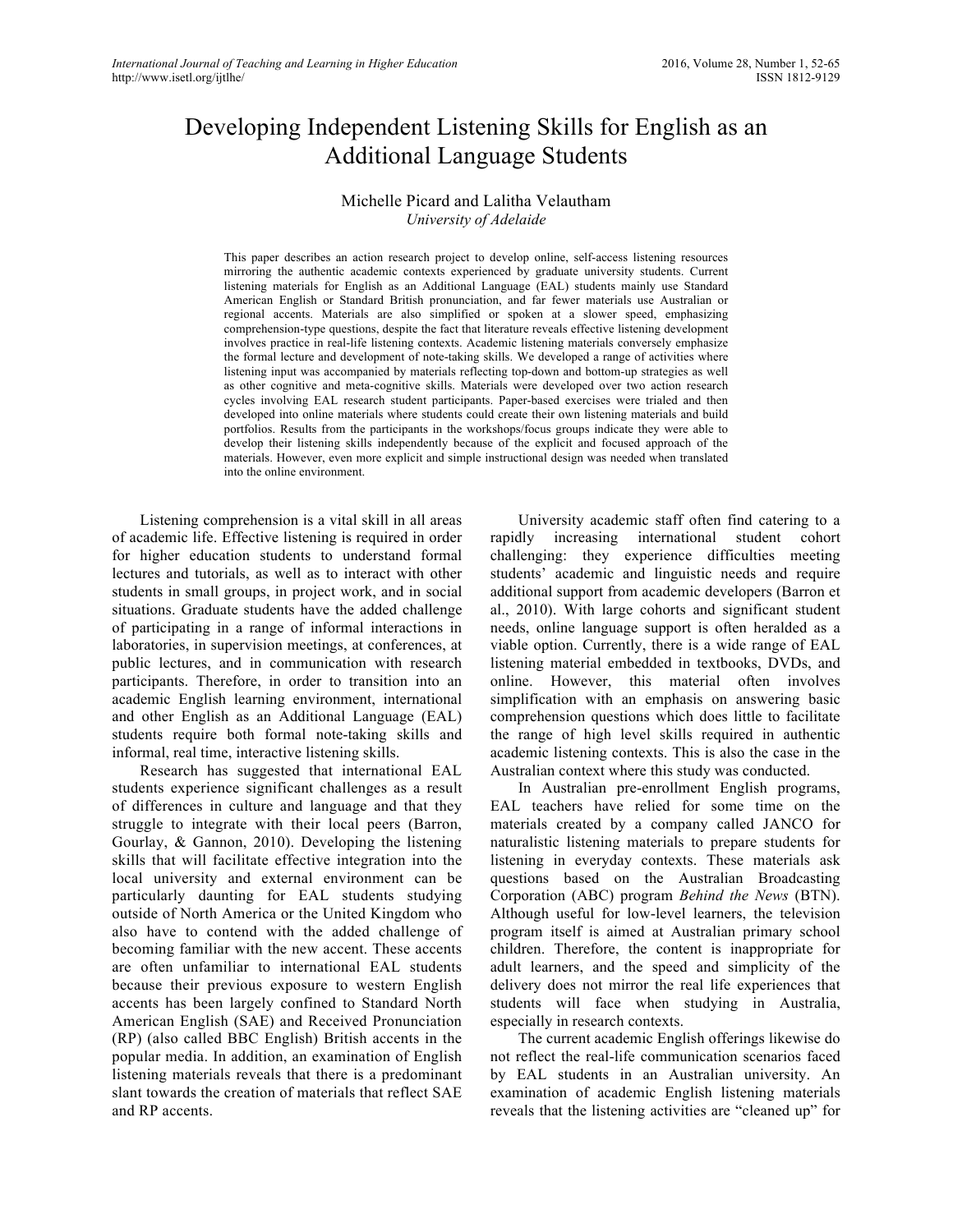publication, do not fully replicate the lecture/ tutorial environment, and emphasize the answering of comprehension questions. In addition, there is no opportunity for renewal and for students to collect and explore their own listening portfolio. Finally, the currently available material focuses on pre-enrollment students.

A review of post-enrollment materials currently available online and in advertised workshops conducted by academic developers at Australian universities reveals that very little emphasis is placed on listening skills. The limited offerings available, such as notetaking workshops, focus on formal lectures rather than other less structured contexts, yet anecdotal evidence suggests that many students experience problems listening in academic contexts outside of formal lectures, particularly in their interactions with other students, lecturers, and the public. Another major element missing in listening materials is that they tend to be static and focused on materials or contexts determined by the academics developing them. This contrasts with trends in online learning that suggest that " $21<sup>st</sup>$  century learners" require resource delivery that is "just enough, just in time, and just for me" (Peters, 2007, p. 1)

To address this need, we undertook a research project to develop a range of online self-access materials for EAL undergraduate and graduate learners which they could use as much as they needed when they needed and included the content that they needed. These materials were informed by a thorough review of the relevant literature, are based on an understanding of the variety of academic listening contexts faced by students, and follow best-practice for online learning material development. They were refined through two cycles of participatory action research.

## **Research Procedure**

Participatory action research was selected as a mode of inquiry for this study since it is a method grounded in practical action aimed at solving immediate problems and at the same time developing theory (Baskerville, 1999). Participatory action research involves and engages all stakeholders (Zuber-Skerrit, 2002), thus it is appropriate for solving an issue relevant to all stakeholders in the development of listening skills for university students. Participatory action research requires the commitment of participants to be effective (Greenbank, 2007). We engaged international graduate research students participating in a researcher education program in the study since they had identified listening as a particular challenge preventing their effective integration into their disciplinary communities and in communication with the public in research activities. Thus it was in the interest of the participants to develop a tailored solution to their immediate challenges. Also, this is a cohort rarely targeted in EAL listening materials. All the graduate students in the researcher education program over the period 2011 and 2012 were actively informed of the process, and they directed the focus of the research throughout in the form of active data collection on large sheets of butcher's paper in the focus groups and commenting and clarifying data presented to them by the two lecturers/primary researchers. The research was developed in two cycles since, according to Melrose (2001), rigor in action research and better practice are enhanced through more than one cycle, including critical reflection and evaluation of current practices. We therefore followed the steps for participatory action research outlined by Drummond and Themessl-Huber (2007) in each cycle:

- 1) Identification of the issue (and refinement based on the relevant theory)
- 2) Implementation of initial intervention strategy
- 3) Evaluation of results
- 4) Further expansion and refinement
- 5) A new action research cycle development

The results of the two action research cycles and the steps followed within each cycle are described below in the text and summarized in Table 1 below.

## **Cycle 1: Development of Listening Strategies and Materials**

**Identifying an issue and appropriate theory.**  Research students ( $n = 72$ ) responded to a question on their most significant research communication challenges and training needs as part of questionnaire evaluating a researcher education program for international graduate research students over two semesters in 2009. This formed part of the standard evaluation cycle for the program. Although the participants responded positively regarding the writing and speaking component of the program, they reported that they had significant unmet needs regarding listening in academic contexts and during data collection interactions with the public (Velautham & Picard, 2009). This finding was confirmed in focus groups of research students which were conducted in their seminar groups by the two lecturers who taught the program in 2011 over three semesters and who performed the dual role of researchers and lecturers. This program utilized a unique pedagogy with the students where they were treated as "collaborating colleagues" (Velautham & Picard, 2010, p. 624). In this pedagogical approach, it is customary for the students to negotiate their own curriculum based on the needs of all students in a disciplinary/paradigm group. The participants were presented with the findings of the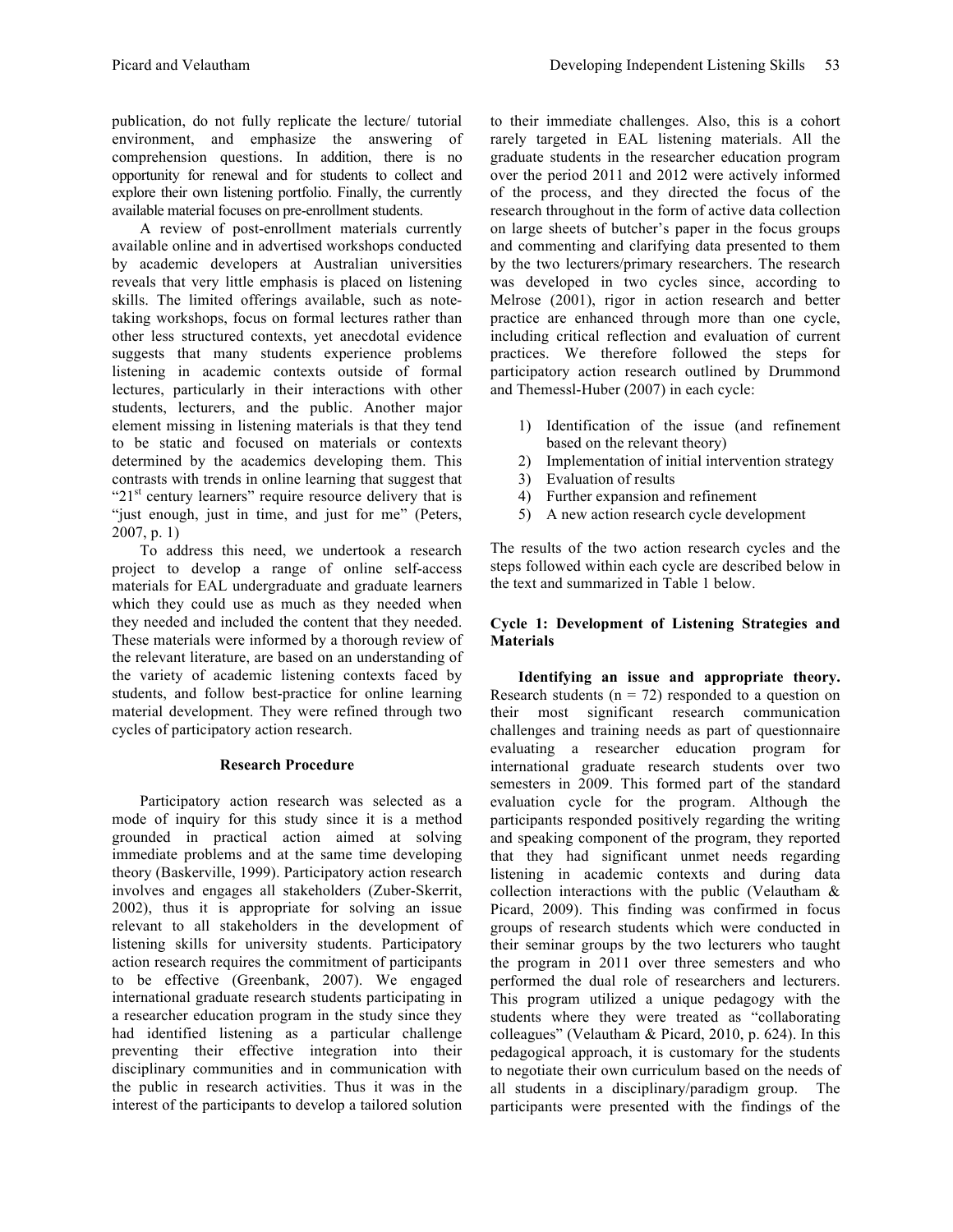| Summary of Farucipatory Action Research Cycles, Frocedure Followed, and Timelines<br>Procedure Followed<br>Timeline<br><b>Action Research Cycle Element</b> |                                                                |                                                                                                                                                                                                                                                             |                                                             |  |
|-------------------------------------------------------------------------------------------------------------------------------------------------------------|----------------------------------------------------------------|-------------------------------------------------------------------------------------------------------------------------------------------------------------------------------------------------------------------------------------------------------------|-------------------------------------------------------------|--|
| Participatory Action Research Cycle 1                                                                                                                       |                                                                |                                                                                                                                                                                                                                                             |                                                             |  |
| 1                                                                                                                                                           | Identify issue (and refine<br>based on the relevant<br>theory) | a) Questionnaire on research<br>communication challenges and needs<br>submitted to all EAL students in a<br>researcher education program                                                                                                                    | a) 2009                                                     |  |
|                                                                                                                                                             |                                                                | b) Initial literature review conducted<br>c) Focus groups with program<br>participants over 3 semesters                                                                                                                                                     | b) 2010 to 2011<br>c) March to December 2011                |  |
| $\overline{2}$                                                                                                                                              | Implementation of initial<br>intervention strategy             | a) Confirmation of areas of need for<br>intervention in focus groups over 3<br>semesters<br>b) Design of initial activities                                                                                                                                 | a) March to December 2011<br>b) December 2011 to March 2012 |  |
|                                                                                                                                                             |                                                                | c) Presentation of paper-based activities:<br>Listening for details; Word<br>Segmentation, Decoding Accents,<br>Prediction and Structure of Discourse,<br>and Understanding Inferences in 2<br>seminars over a semester                                     | c) March to May 2012                                        |  |
|                                                                                                                                                             |                                                                | d) Feedback received in two lectures<br>from focus groups on butcher's papers                                                                                                                                                                               | d) March to May 2012                                        |  |
| 3                                                                                                                                                           | Evaluation of results                                          | a) Results processed by primary<br>researchers/lecturers                                                                                                                                                                                                    | a) May to June 2012                                         |  |
| 4                                                                                                                                                           | Further expansion and<br>refinement                            | a) Development and trialing of Everyday<br>Listening website and materials emails<br>sent to all participants in c. 10 responses<br>received in Seminar group and 20 via e-<br>mail.                                                                        | a) June to August 2012                                      |  |
|                                                                                                                                                             | Participatory Action Research Cycle 2                          |                                                                                                                                                                                                                                                             |                                                             |  |
| 1                                                                                                                                                           | Identify issue (and refine<br>based on the relevant<br>theory) | a) Need to evaluate online environment<br>and use more carefully identified by<br>primary researchers and confirmed with<br>participants in 4 of Cycle 1.                                                                                                   | a) June to August 2012                                      |  |
| $\overline{2}$                                                                                                                                              | Implementation of initial<br>intervention strategy             | a) Everyday website and materials<br>developed in Cycle 1 introduced and<br>trialled with two new groups of<br>participants in Lectures                                                                                                                     | a) August to December 2012                                  |  |
| 3                                                                                                                                                           | <b>Evaluation of results</b>                                   | a) Focus groups held at the end of the<br>lectures and in seminar groups with the<br>whole group (40 out of 42 responses<br>received) as well as 4 negotiated<br>participants who did not attend the<br>lectures/seminars, but completed<br>activities      | a) August to December 2012                                  |  |
| 4                                                                                                                                                           | Further expansion and<br>refinement                            | a) Instructions refined and additional file<br>formats for the uploading of listening<br>portfolio materials provided, materials<br>changed to different software format for<br>ease of use. Timer added, but later<br>removed on advice from participants. | a) December 2012 to March 2013                              |  |

Table 1 *Summary of Participatory Action Research Cycles, Procedure Followed, and Timelines*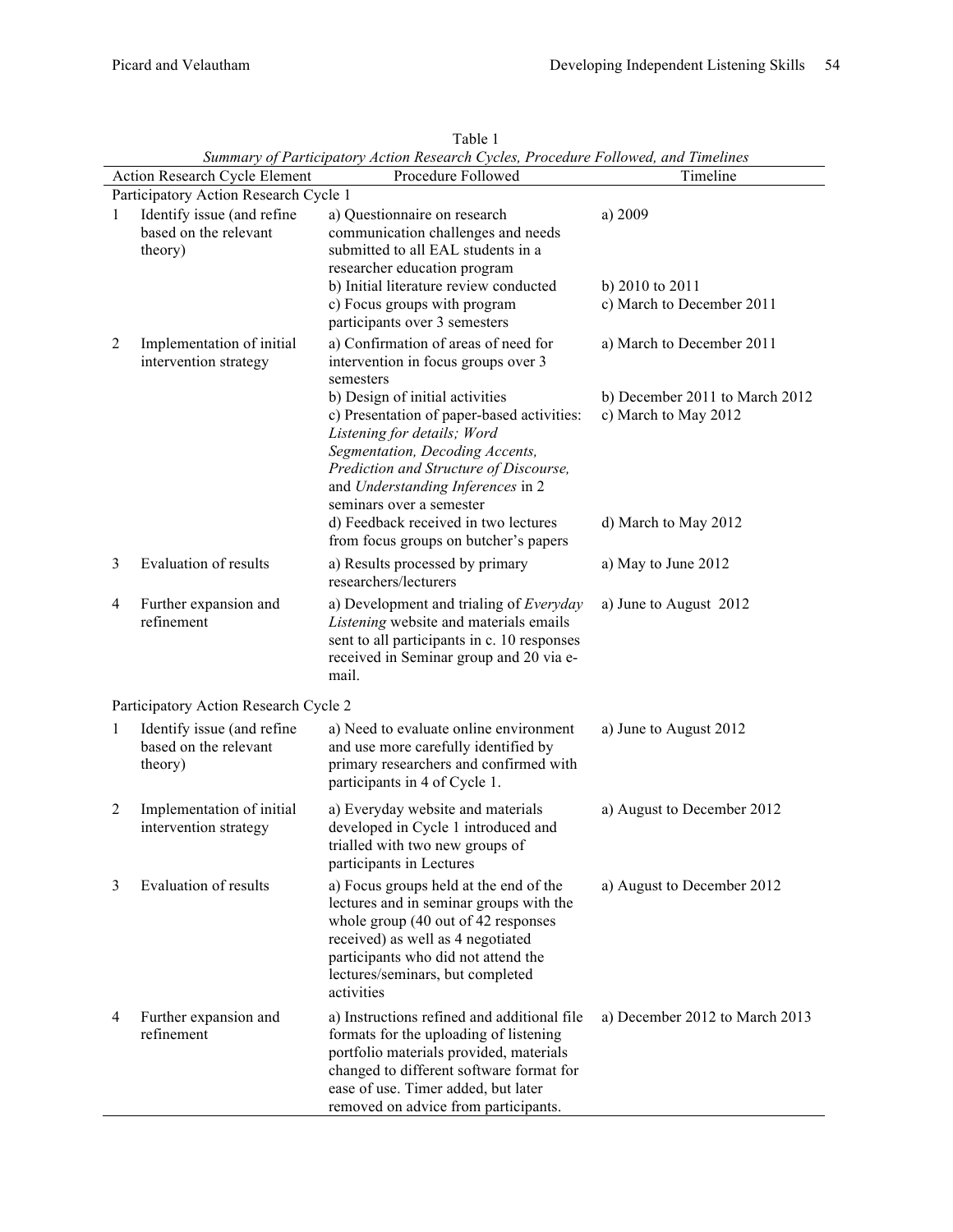initial questionnaire and were asked to specify the communication issues indicated in the questionnaire data and otherwise that most significantly impacted on their learning as graduate students, as well as provide the reasons for this. The participants (n=120) overwhelmingly reported that despite receiving high listening scores in international language examinations, they had difficulty listening in unstructured contexts where they were only able to listen once and there were other distractions.

As recommended by Drummond and Themessl-Huber (2007), the two researchers, who are also lecturers in the research communication program, conducted a literature review to develop theory on the topic. We searched the University's library database which includes access to all the major Language and Education databases (such as Google Scholar and Academic Search Premier). The researchers used a very general search term "listening" in the first instance, since the field of listening research is extremely broad. Thereafter, the researchers limited the search to the following fields: "listening comprehension", "communication," "teaching methods," "ESL learning," "academic achievement," and "students." Fields such as "school children" and "social justice" were removed. The search parameters were also limited to research articles. Then, the timeline for publications was refined to 1990 to 2012. A total of 1257 articles were identified through this process and key authors were located. The researchers read the abstracts of all the articles and further refined the data to those referring to post-school level students. Finally over 300 journal articles were identified and key authors cited were highlighted. This lead to the identification of the three key review articles described below. A search for journals with "listening" included in the title was also made in the library database. Only four journals were found, and these were found to focus on children's listening and health rather than adult learners. A general literature review, followed by more details on specific issues identified in the literature, is presented below.

**Listening: a general literature review.** The review described above identified three landmark review articles on the teaching of listening to EAL learners between 1990 and 2012 which summarize the main trends in listening research relevant to students with English as an additional language: Rubin's review of listening comprehension research in 1994, Van der Grift's article focusing on more recent developments in the field in 2007, and Lynch's comprehensive analysis of a decade of academic listening research in 2011. Unfortunately, the literature on this skill has remained limited with all three reviewers noting its underresearched status. They further expound on the difficulties associated with researching and teaching

listening, including the interrelatedness of listening with other language skills and the influence on listening of linguistic, social, and cultural factors related to the listener, context, interlocutor, and the nature of the text or interaction. In terms of teaching listening processes, all noted the importance of teaching both top down strategies ("knowledge of the world, situations, and roles of human interaction" (Rubin, 1994, p. 210) and bottom-up strategies ("knowledge of words, syntax, and grammar" (Rubin, 1994, p. 210) and the importance of this processing happening simultaneously. Rubin (1994) also noted the need for more research into a topdown understanding of text genre.

This call was taken up as noted in the subsequent reviews with a number of studies describing the effect of different text genres on students' performance in listening assessments in controlled experiments (Lynch, 2011; Vandergrift, 2007). This awareness of text-type has also impacted the teaching of listening with the application of the genre based approach which unpacks the rhetorical and characteristic language structures in listening texts in order to assist in academic note-taking (Flowerdew & Miller, 2010).

Another issue described by Van der Grift (2007) and Lynch (2011) is the fact that the nature of formal lectures has changed dramatically over the past decade. Students are now just as likely to receive input from competing media and experience workshops or even task-based collaborative learning environments as a formal lecture. Even the lecture format has changed with PowerPoint slides and video clips now standard fare in large lectures. This is confirmed in a study by McKnight (2004) who found that students who attended lectures devoted their attention to copying material that was visually depicted instead of listening to the lecture.

Despite this new awareness of the changes in, and effects of, listening text-type, little advice is given to pre-enrollment English for Academic Purposes (EAP) teachers. Even less advice is provided for academic developers post-enrollment or to the university students who are attempting to develop the required variety of listening skills. The EAP literature focuses on testing and manipulating variables for various levels of competency and to ensure test validity, while the academic development literature emphasizes reading and writing or formal oral presentation skills.

Because of this lack of theoretical and pedagogical input, EAP teachers and academic developers are reduced to relying on English textbooks which contain manipulated mini-lectures based on assumptions of micro and macro skills (Goh, 2002; Van der Grift, 2003). These often use genre theory, but then expect students to extrapolate classroom exercises to real academic situations. This is an unrealistic approach because textbook materials are simpler, slower, and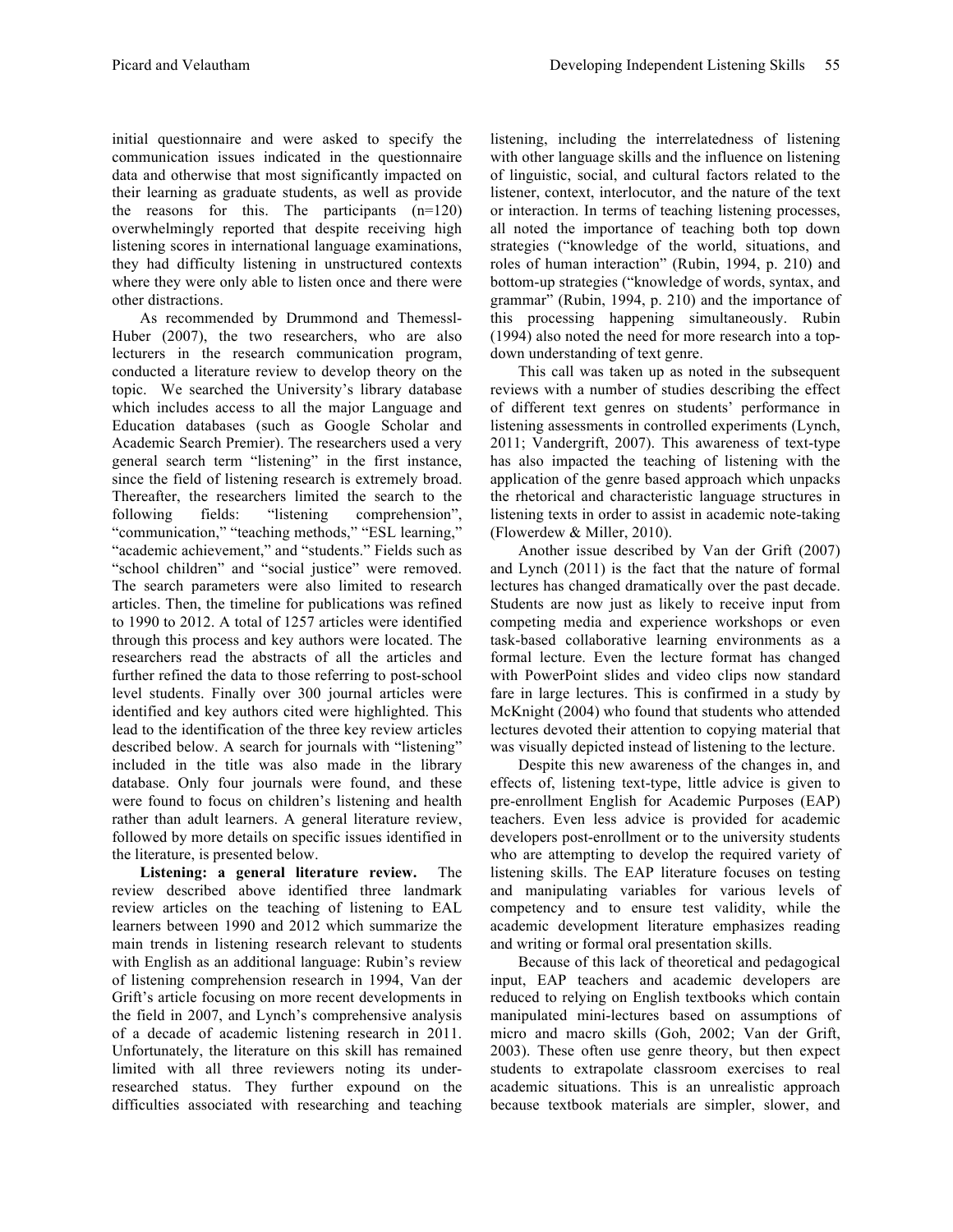without the distractions of real life. The task types are also different from real life interactions where tasks need to be anticipated from the context, requiring specialized knowledge of context, culture, and variety of English, rather than just listening for a specific answer. Also, real life academic tasks most frequently involve bi-directional listening (where the student is both listener and speaker) (Vandergrift, 2007). This is in contrast to textbook approaches and most online listening materials which often test memory, reading, and writing skills rather than authentic listening.

Despite calls for the creation of authentic listening materials (Lynch, 2011), relatively little has been done, largely due to the fact that programs that arrange lectures by academic staff have difficulty meeting the needs of the various disciplines since language is embedded in disciplinary discourse (Becher & Trowler, 2001). Furthermore, little advice is given on how to teach or learn the important top-down or bottom-up skills highlighted in the literature.

Our initial aim, based on the literature review summarized above, was to address this teaching and learning gap by providing online listening materials for post-enrollment EAL graduate students which they could access and create themselves and would be more reflective of authentic listening environments. The next section of the paper describes the specific paper and web-based listening activities designed by the two lecturers/primary researchers based on the areas of need identified and confirmed by the participants/coresearchers in 2011, the literature/ theory related to these initial interventions, a brief evaluation of the initial results, and further expansion and refinement of each intervention.

## **Implementation, Evaluation, and Refinement of Initial Intervention Strategy**

*Listening for details.* The literature highlights that the bottom-up listening skills that EAL students find particularly challenging are recognizing sounds as distinct words or groups of words (Goh, 2000; Vandergrift, 2007) and identifying specific facts within a stream of speech. These problems at the perception stage are often a result of difficulties in focusing of attention. In EAP classrooms and textbooks, this skill is often described as Listening for Details. However, as noted earlier, EAP materials are usually simplified and do not reproduce the speed of delivery and the need for real time response of authentic listening contexts. To address these issues, we trialed an example of a Listening for Details activity in two listening workshops in 2012 for graduate students using a video from an authentic Australian television program freely available on the public broadcaster (ABC) website. These workshops were part of our standard provision

for EAL graduate students focusing on a range of research communication issues, and therefore only one workshop (repeated twice at different times in the semester) was dedicated to this topic. Students were expected to listen and complete a text with missing words.

We spent the last fifteen minutes of each of the two-hour workshops asking the students to provide group feedback (on butcher's paper) regarding their perception of the different materials provided. The Listening for Details intervention was positively received by the 33 participants attending the two workshops as they noted that it helped them to focus in on details. However, they indicated that a single exercise on a website would not provide sufficient and targeted practice and that they required material that was relevant to their specific disciplines and areas of interest. Hence, with the aid of a web developer, we developed a publically assessable central website (Everyday Listening Material, http://everydayenglish.org.au/). The front page of the website is provided in Figure 1 below.

Within this website, we placed the example exercise. Students are expected to listen and complete a text with randomly generated missing words (Figures 2 and 3). Thereafter, they are encouraged to create their own listening portfolio with audio and audio-visual material where the script is available from authentic materials in the public domain. They name the exercise, upload the audio, and paste the script into the "content" box, and then the program randomly generates missing words (Figures 2 to 4). This scaffolded process practices targeted attention while listening to authentic Australian media presentations and then provides software for students to generate their own listening portfolio and practice the skills they have developed. Therefore, they are able to develop their own "just for me" (Peters, 2007, p.1) (and my discipline) materials.

Although the materials are self-access, the activities involve explicit pedagogy since, as argued by Brown and Krager (1985, p. 406), the "'thrusting' of autonomy upon students without appropriate scaffolding and explicit instruction can lead to 'setbacks and perhaps greater dependence." Therefore, the activities carefully unpack the various listening contexts and skills. In the first stage, the contents and skills are explained using example audio material and activities. Then, students can either upload their own materials and generate their own listening exercises or apply a template to their own material. This process aims to develop what Brown and Krager describe as "competent autonomy" (1985, p. 406). These materials were developed based on the literature highlighted above and the contexts described by the research student participants in the focus group discussion and program evaluation.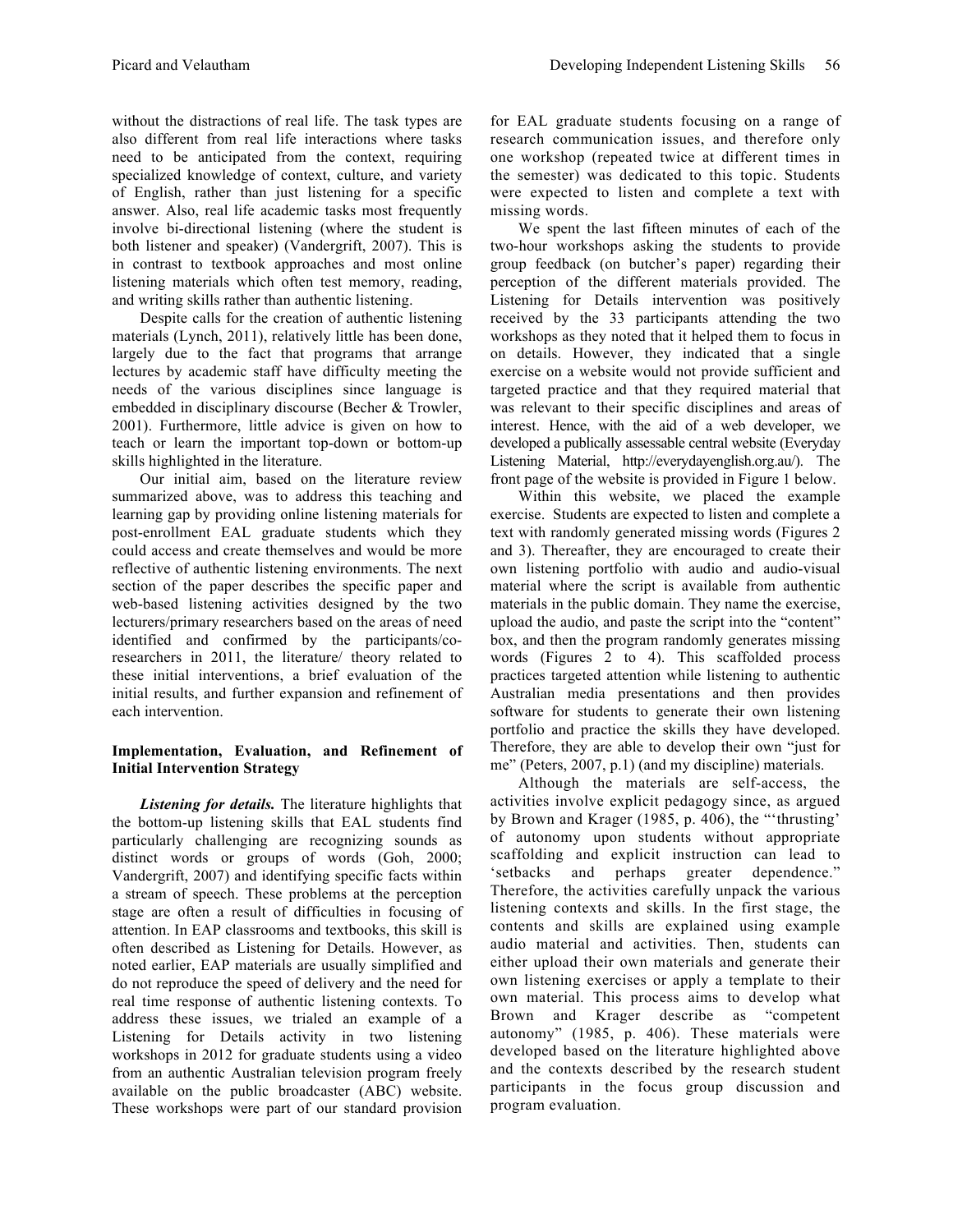

Figure 1 *Everyday Listening Materials Webpage*

Figure 2 *Front Page of Listening for Details Activity*

| <sup>2</sup> Listening Material - Windows Internet Explorer provided by The University of Adelaide                                                                                                                                                                                                             |                                                            | $-10$ $-10$             |
|----------------------------------------------------------------------------------------------------------------------------------------------------------------------------------------------------------------------------------------------------------------------------------------------------------------|------------------------------------------------------------|-------------------------|
| http://everydayenglish.org.au/index.php?type=fill                                                                                                                                                                                                                                                              | $\bullet$ $\left  \leftarrow \right $ $\times$ Google (AU) | $\rho$ .                |
| Favorites Tools Help<br>View                                                                                                                                                                                                                                                                                   |                                                            |                         |
| Listening Material<br>X A Internet Explorer cannot di                                                                                                                                                                                                                                                          | ☆ - 同 - 佛 - Age - ③ Tools -                                |                         |
| <b>Everyday Listening Material</b><br>Listening for details Word Segmentation<br>Introduction<br>Predicting<br>Accents<br><b>Discover Structure</b><br>Inference                                                                                                                                               |                                                            | Login                   |
| Introduction                                                                                                                                                                                                                                                                                                   | B Share   <b>E1 ≥ 3 ÷</b>                                  |                         |
| $14ke$ -2                                                                                                                                                                                                                                                                                                      |                                                            |                         |
| A lot of listening requires that you listen for specific details in order to take action. However, it is often difficult to pick out those details from the mass of words<br>and sounds in a conversation. Try to do the example question below:                                                               |                                                            |                         |
| 1. Listen to the sound file.<br>2. While listening, fill in the missing words.<br>3. Push the submit button to check your answer.                                                                                                                                                                              |                                                            |                         |
| You can upload your own questions by uploading a sound file in mp3 or wmv formats along with the correct text (many websites such as ABC website<br>http://www.abc.net.au provide the sound files as well as the 'scripts' for their programs). The EverydayListening website will generate questions for you. |                                                            |                         |
| Click the following button to upload your own question.<br><b>Upload your own Questions</b>                                                                                                                                                                                                                    |                                                            |                         |
| <b>Example Question:</b>                                                                                                                                                                                                                                                                                       |                                                            |                         |
| * Catalyst 1                                                                                                                                                                                                                                                                                                   |                                                            |                         |
| Own Question:                                                                                                                                                                                                                                                                                                  |                                                            |                         |
|                                                                                                                                                                                                                                                                                                                |                                                            |                         |
|                                                                                                                                                                                                                                                                                                                |                                                            |                         |
|                                                                                                                                                                                                                                                                                                                | Internet   Protected Mode: On                              | 电100% +                 |
| <b>A</b> En<br><b>ET Pices</b><br><b>State of Princess</b><br>$2$ Feb.<br>Di Desse Mac Inbas<br>$= 50$<br><b>Margaret</b><br><b>Selection</b><br>$\sqrt{2}$ Thus                                                                                                                                               | $C = C$<br><b>De Tistano</b>                               | <b>FLUE</b> 40 11:05 AM |

*Word segmentation.* Another perceptual issue related to listening for details is that EAL listeners often have difficulty in segmenting phonemes and parsing the stream of speech into meaningful sounds, words and phrases (Goh, 2000; Vandergrift, 2007). This is particularly challenging in Australian English where the division of the sound stream is unfamiliar to students accustomed to predominantly North American or British materials. This is also an issue for EAL students integrating into areas in North America or Great Britain with strong regional accents. To address this issue, we once again provided a paper-based exercise where we removed the spaces between words on a script of an audio text from the public broadcaster. The graduate student participants (n33) were required to add a single

vertical dash between words and a double vertical dash at the end of each sentence. The paper version was favorably received by the participants of the listening workshop/ focus group (described above), and this exercise was added to our online listening website (See Figure 5). However, they noted that doing the exercise on paper slowed down the process of word segmentation.

The materials once again scaffold the skill by providing an example question using freely available media. The example question consists of a sound file and a continuous stream of letters without breaks for words or sentences (front page of activity as shown in Figure 6). The task is to distinguish between words and sentences. The students need to put one carriage return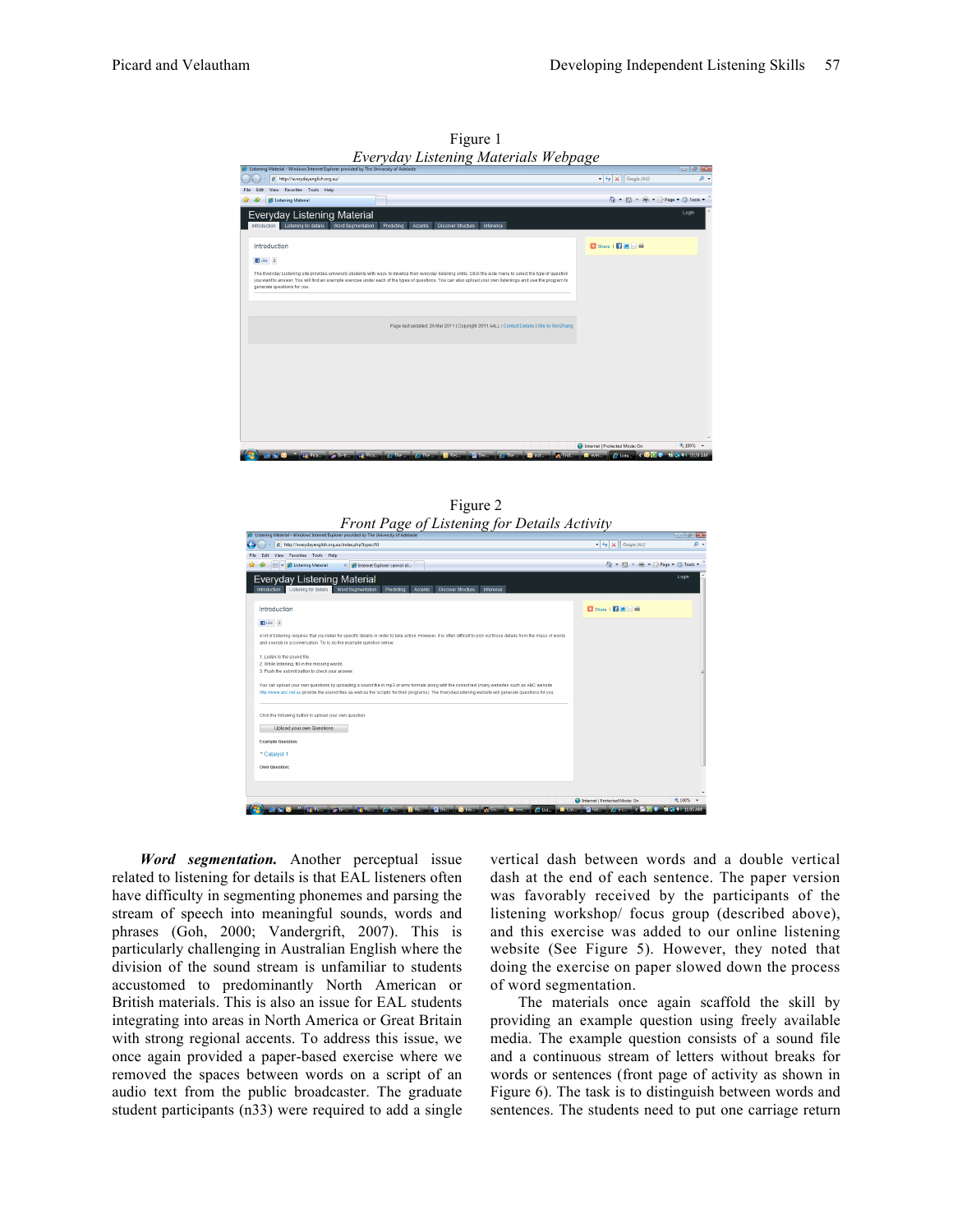

Figure 3 *Example Question and Audio Player*

Figure 4 *Students Generate Their Own Material*



between each word and two carriage returns at the end of each sentence. The software then marks the answers for them. They are also able to create their own question from any audio-visual that has a script as in the exercise above. Here, the software removes all spaces between words and sentences after the students have uploaded their own questions. This process is then repeated as depicted in the example (Figure 6).

Initial evaluation and critique after a five-week trial of this activity from participants (n=20) contacted online who completed the activity was that they preferred the paper-based exercise since they found that the web exercise became a reading rather than listening activity. On further questioning it was discovered that in the paper-based activity the involvement of the lecturer had forced the participants to segment during the listening, while in the web-based activity they were segmenting after completing the task and thus the focus turned to reading. To address this issue, we added the following instruction on the word segmentation front page: "The example question is extremely fast, but try to press the space bar while you are listening and it will help to train your ear to distinguish words really quickly. Try the activity several times to see if you can increase your correct answers". Responses from the three participants who retried the activity were positive. Further software refinements that force participants to immediately complete the activity were then sought.

*Decoding accents.* As mentioned above, Australian accents can be challenging for EAL students. This is because they are unfamiliar with the intonation, chunking, and pronunciation of Australian spoken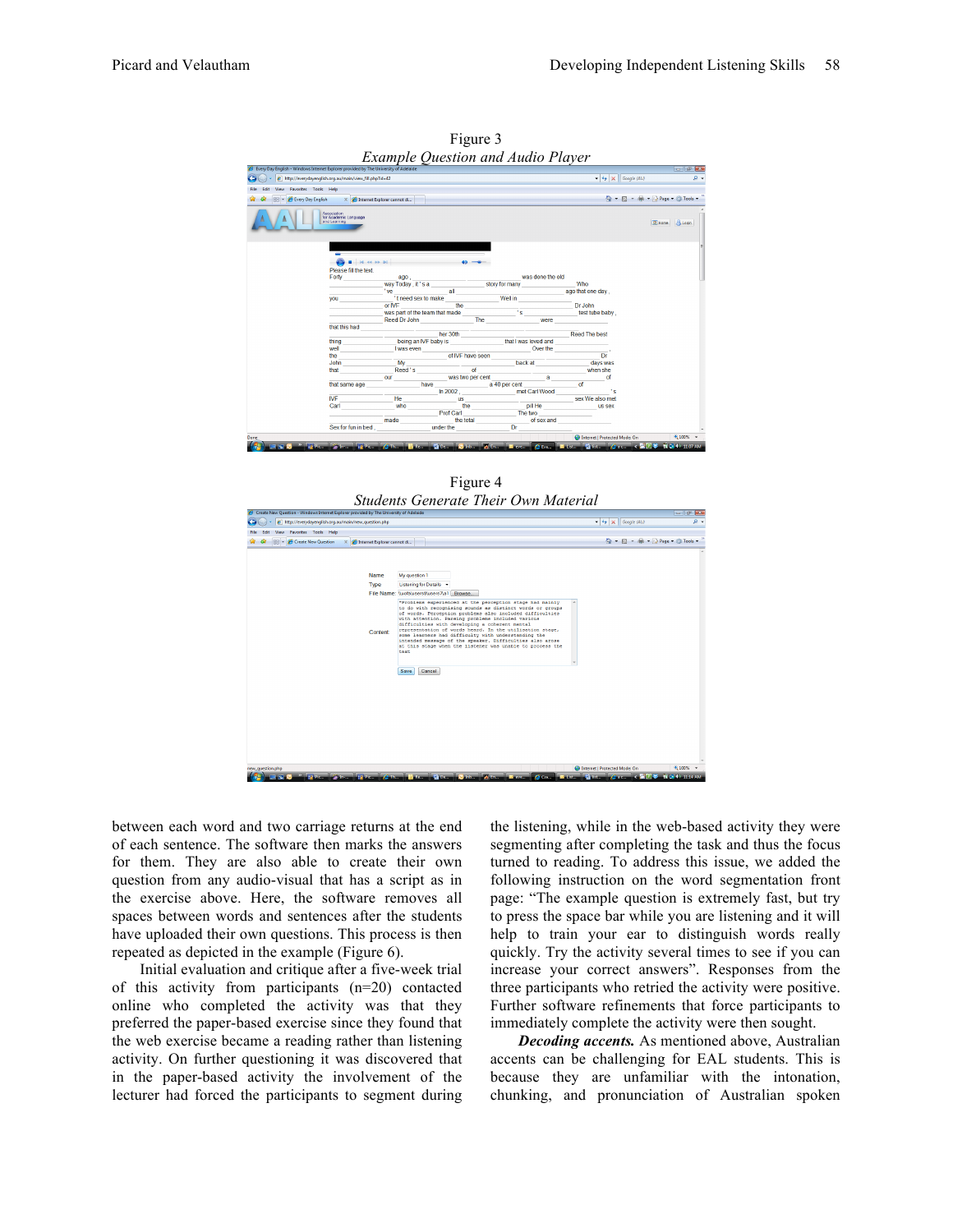

Figure 5 *Front Page of Word Segmentation Activity*



| For Every Day English - Windows Internet Explorer provided by The University of Adelaide<br><b>CHI</b>                                                                                                                                                                                                                                                                                                                                                                                                                                                                                                                                                                                                                                                                                                                                                                                                                                                                                                                                                                                                                                                                                            |                                                                                              |                                                                   |  |
|---------------------------------------------------------------------------------------------------------------------------------------------------------------------------------------------------------------------------------------------------------------------------------------------------------------------------------------------------------------------------------------------------------------------------------------------------------------------------------------------------------------------------------------------------------------------------------------------------------------------------------------------------------------------------------------------------------------------------------------------------------------------------------------------------------------------------------------------------------------------------------------------------------------------------------------------------------------------------------------------------------------------------------------------------------------------------------------------------------------------------------------------------------------------------------------------------|----------------------------------------------------------------------------------------------|-------------------------------------------------------------------|--|
| http://everydayenglish.org.au/main/view.split.php?id=41                                                                                                                                                                                                                                                                                                                                                                                                                                                                                                                                                                                                                                                                                                                                                                                                                                                                                                                                                                                                                                                                                                                                           | $-4$ $\times$ Google (AU)                                                                    | . م                                                               |  |
| View Favorites Tools Help<br>File<br>Edit                                                                                                                                                                                                                                                                                                                                                                                                                                                                                                                                                                                                                                                                                                                                                                                                                                                                                                                                                                                                                                                                                                                                                         |                                                                                              |                                                                   |  |
| <b>C</b> Every Day English                                                                                                                                                                                                                                                                                                                                                                                                                                                                                                                                                                                                                                                                                                                                                                                                                                                                                                                                                                                                                                                                                                                                                                        |                                                                                              | $\sqrt{2}$ = $\sqrt{3}$ = $\frac{1}{2}$ Page = $\sqrt{3}$ Tools = |  |
| Association<br>for Academic Lancuage<br>and Learning                                                                                                                                                                                                                                                                                                                                                                                                                                                                                                                                                                                                                                                                                                                                                                                                                                                                                                                                                                                                                                                                                                                                              |                                                                                              | Micme de Logh                                                     |  |
| Please add space between each words in the correct place and put two<br>spaces to show the end of a sentence.<br>Fortvvearsago.makingbabieswasdonetheoldfashionedwavTodav.it'sadifferentstorvformanvcouples<br>Whowould'veimaginedallthosevearsagothatoneday.vouwouldn'tneedsextcmakebabiesWellinvitrofer<br>tilisationorIVFbeganthereproductiverevolutionDrJohnMcBainwaspartoftheteamthatmadeAustralia<br>'sfirsttesttubebaby.CandiceReedDrJohnMcBainThedoctorswereexultantthatthishadfinallyworkedN<br>ARRATIONCandicerecentlycelebratedher30thbirthdayCandiceReedThebestthingaboutbeinganIVFbaby<br>isknowingthatIwaslovedandwantedwellbeforeIwasevenconceivedNARRATIONOverthevears.thesuccess<br>ratesofIVFhaveseendramaticimprovementsDrJohnMcBainMvcalculationlookingbackatthesedavswasth<br>atLindaReed'schanceofbecomingpregnantwhensheenteredourprogramwastwopercentNowadavsawomanof<br>thatsameagewouldhaveabouta4OpercentchanceofsuccessNARRATIONIn2002.CatalvstmetCarlWoodAustr<br>alia'sIVFpioneerHebroughtusbabieswithoutsexWealsometCarlDjerassiwhoinventedthecontraceptiv<br>epillHebroughtussexwithoutbabiesProfCarlDjerassiThetwothingstogethermadepossiblethetotalse<br>Submit | parationofsexandreproductionSexforfuninbed.fertilisationunderthemicroscopeDrMarvanneDemasi = |                                                                   |  |
| Done                                                                                                                                                                                                                                                                                                                                                                                                                                                                                                                                                                                                                                                                                                                                                                                                                                                                                                                                                                                                                                                                                                                                                                                              | <b>Co</b> Internet   Protected Mode: On                                                      | ● 100% →                                                          |  |
| <b>CAVADIAN INTER</b><br><b>Charles</b><br><b>Mary Englishers</b> Community<br><b>Calculation</b>                                                                                                                                                                                                                                                                                                                                                                                                                                                                                                                                                                                                                                                                                                                                                                                                                                                                                                                                                                                                                                                                                                 | <b>LET President Material</b><br>C Every Day Englis<br><b>C</b> The University               | <b>WIND AN ARRAIGN</b>                                            |  |

communication. When listeners are unfamiliar with a variety of a language, they also have difficulty differentiating between content and sentence fillers (Vandergrift, 2007). We therefore initiated several activities addressing phonetic knowledge and the ability to listen to and chunk unfamiliar pronunciation in everyday authentic interactions. The graduate student participants were introduced to the Australian vowel and consonant chart in the workshop and provided with examples of authentic Australian interactions in the various regional accents. They then listened to a sound file from youth Australian media with strong Australian accents and had to remember as many of the facts as possible to answer comprehension questions. However, as in real life communication, they were only provided with the questions after listening to the text and were expected to respond immediately. The comprehension exercise was then marked, and this served as a diagnostic exercise. When reflecting on this exercise in the last 15 minutes of the class, the participants at the listening workshops/focus groups reported that it replicated authentic listening contexts where no advice or focus was given, and they found it difficult to chunk aural text and identify meaning.

At this stage, the participants were given the template for targeted listening (see Table 2 below). They were provided with a second challenging listening and were requested to focus their listening according to the template. A considerable improvement of 3-5 marks out of 20 was shown by the vast majority of the participants (n=30 out of 33). We therefore added the Australian vowel and consonant chart to the website along with links to websites with visual and aural information on Australian sounds. An example of listening comprehension is provided, and after students complete the exercise, the software marks the students' answers. They are then given advice on uploading their own materials from the public broadcaster youth radio station and provided with the template for listening and responding (Table 2). This same template, with the addition of a response question (Question 7, Table 2), can be applied in real-time interactions.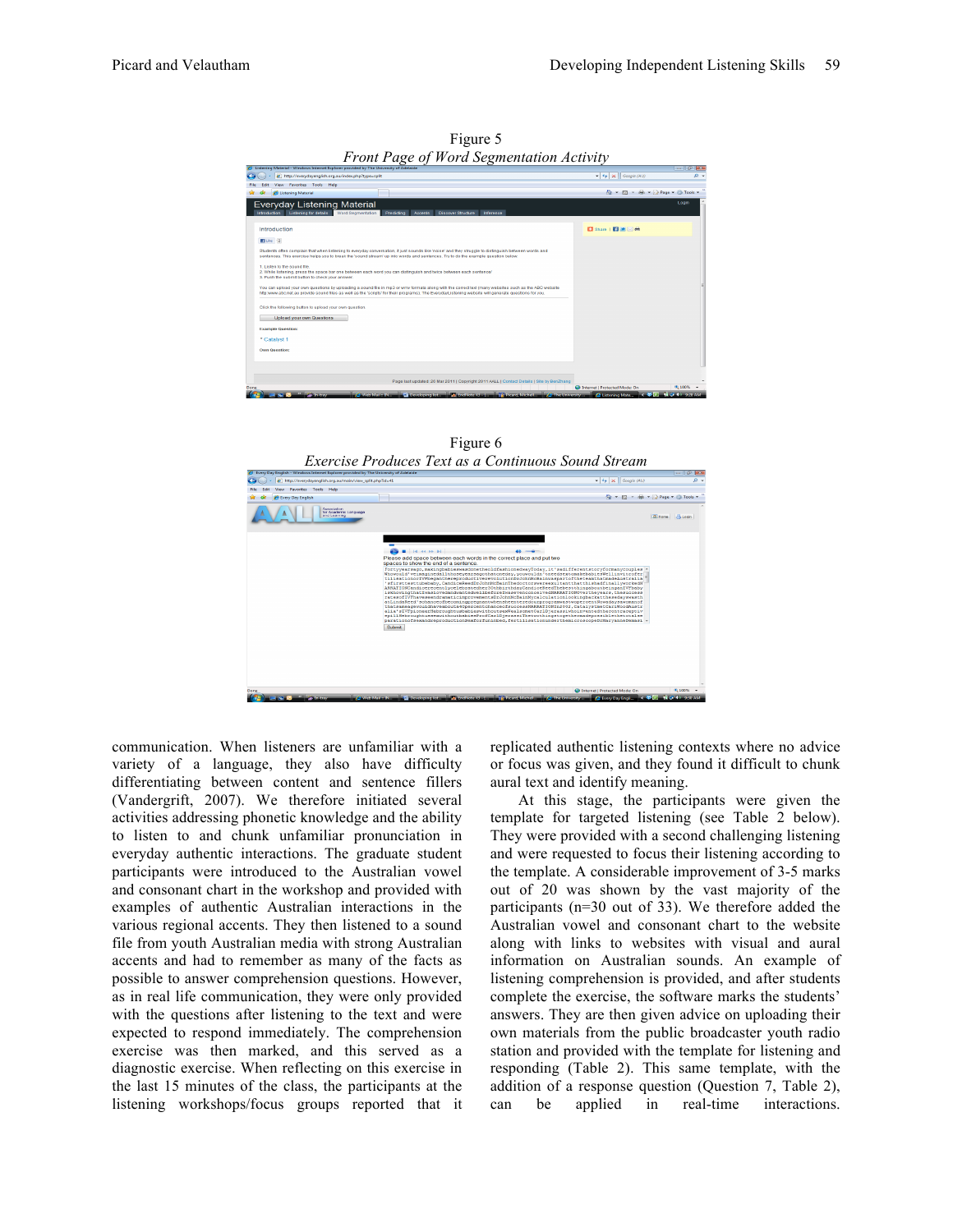| Template for Targeted Listening                   |                                                           |  |  |
|---------------------------------------------------|-----------------------------------------------------------|--|--|
| Ouestion                                          | <b>Relation to Aural Text</b>                             |  |  |
| 1. Who is speaking, and who is spoken about?      | Why are they important to the speaker and listener?       |  |  |
| 2. What is the major topic?                       | What response is expected from the listener to the topic? |  |  |
| 3. What numbers and key details are highlighted?  | How do these relate to the major topic?                   |  |  |
| 4. Why are particular locations spoken about?     | What relevance do these locations have to the speaker or  |  |  |
|                                                   | listener?                                                 |  |  |
| 5. How does the supporting information add to the | What response is expected from the listener to this       |  |  |
| major topic?                                      | supporting information?                                   |  |  |
| 6. What information is repeated?                  | Why is this information emphasized?                       |  |  |
| 7. When is the listener expected to respond?      | What verbal cues are given that a response is required?   |  |  |

Table 2

Participants were advised to use the template consciously at least five times in practice exercises. The aim was that through constant practice with challenging authentic materials as well as an understanding of the sounds and intonation patterns, the students would become familiar with Australian accents and learn to distinguish between important and filler information. The participants who responded after the five-week trial (n20) indicated unanimously that this was a useful activity. They also reported varying levels of participation from using the template twice to fifteen times. Therefore, suggesting once again, the need for students to select what is "just enough" (Peters, 2007, p. 1) for their learning needs.

*Prediction and structure of discourse.* Bottom-up skills such as dividing the sound stream into meaningful units, identifying word boundaries, understanding details, and differentiating between content and sentence fillers are all important skills. However, according to the literature, students often miss vital information when they stop to think about unfamiliar words or the interpretation of part of a text (Goh, 2000). Research on item difficulty in listening tests has indicated that speech rate and length of text, especially the use of unnecessary information, have a negative impact on lower level students' listening scores. Rather than enhancing listening, repetition can actually reduce performance (Brindley & Slatyer, 2002; Cervantes & Gainer, 1992; Chiang & Dunkel, 1992). This data in the literature was also reflected by the graduate student participants in the initial focus groups in 2011 (n120) who noted that they often felt embarrassed when speakers repeated something many times or spoke more loudly, yet their understanding did not increase. However, when they were prepared for an interaction and could predict the possible content, they could follow the listening text more easily.

Based on the identified needs of the students and the literature, we therefore aimed to enhance the speed and accuracy of their processing abilities by using topdown skills such as prediction and structural analysis in

combination with bottom-up skills. We introduced students in the workshops (n=33) to a paper-based exercise where they were provided with a lecture from the public broadcaster. The lecture format was selected because this was a genre that the participants were familiar with. The response from the graduate student participants was that although the example lecture was a challenging one, because they were familiar with this genre, they were able to focus on the important information, leave out the filler information and predict the content to come using the discourse structure as a guide. However, several of the participants noted in their seminars groups five weeks later (n=10) and via email (n=20) that they were concerned that more informal interactions with their research supervisors or the public would not conform to this structure.

In response to this feedback, we therefore provide the students with three different types of audio-visual material on our website: lectures, public interactions (an extract from a television current affairs program), and one-on-one interactions between a student and a research supervisor. In the first exercise, as in the paper-based exercise, the students are provided with a lecture from the public broadcaster. They are given a few clues about the context of the lecture and then listen to the introduction of the speaker by the Master of Ceremonies. From this, they are required to predict the possible topic, the macro-organization of the lecture (e.g. cause and effect, chronology etc), discourse moves, and take-home message, and they set up their own template for taking notes. This is a guided process where they make choices and a template based on those choices is generated. Thereafter, they listen to the remainder of the lecture and take notes using the previously generated template and then answer comprehension questions. They are finally provided with answers to the comprehension questions and an example set of notes. After this scaffolded activity, the students are encouraged to download their own examples of lectures from the public domain and apply the given template to these materials. They are also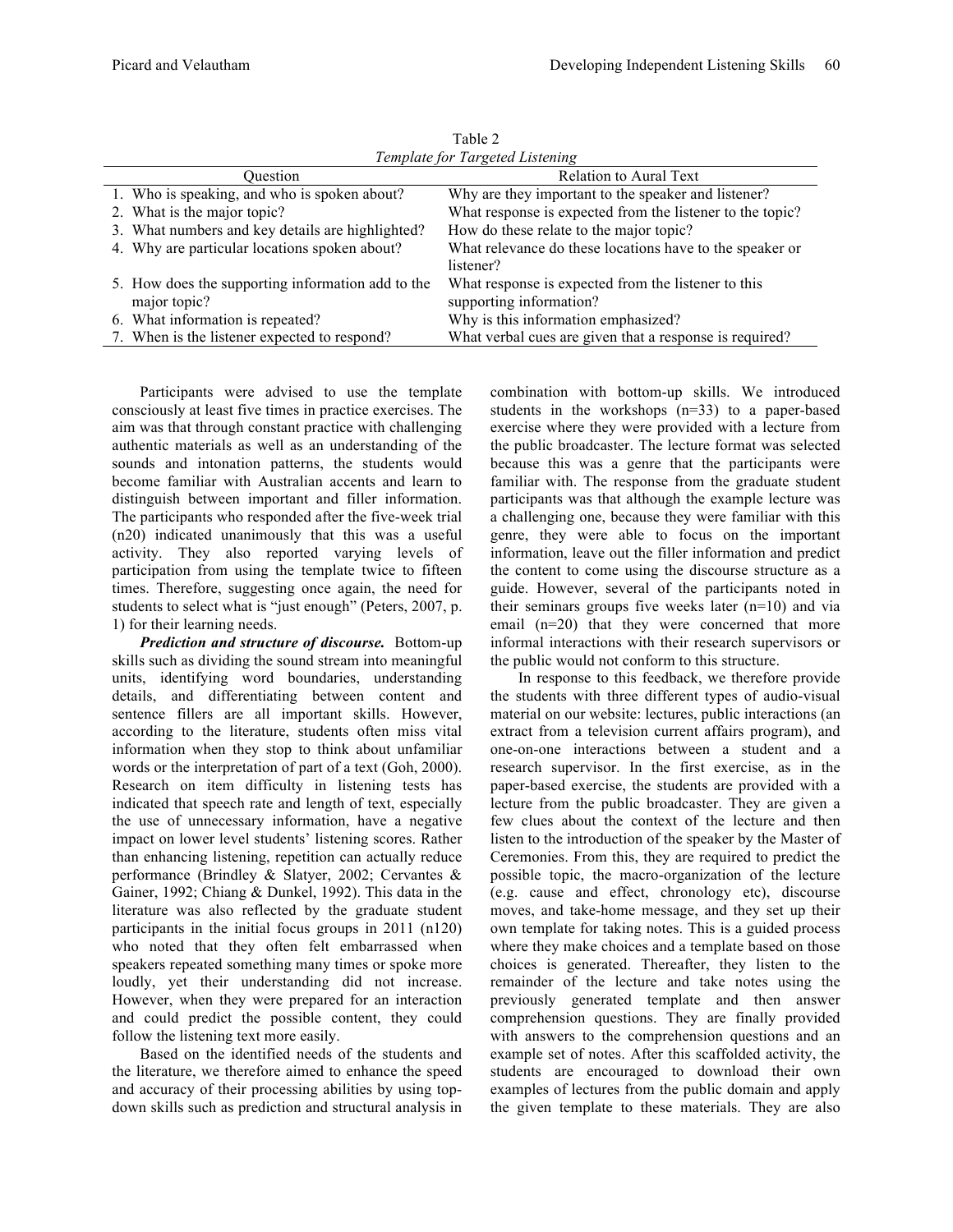encouraged to listen to recordings of their own course lectures and apply the template to these presentations. This is also the case in the second exercise; however, the aural text and template in this case are less structured and formal than the public lecture in the first exercise since there are interruptions by reporters on the panel discussion. They are encouraged to apply this template to similar media interactions.

In the third exercise the students listen to a research supervision meeting between a student and her supervisor. They are provided with a template for taking notes in a research supervision meeting (Figure 7 below) and take notes while they are listening to the interaction. They then check their notes with the example notes taken and are encouraged to record their own supervision meetings (with permission of all participants concerned) and apply the note-taking template to these meetings. A template for meetings with an undergraduate or coursework lecturer is also provided.

In all three of these activities, the aim is to enable students to focus on the essential information scattered throughout a listening text or interaction and ignore redundancies by attaching information to existing schemata or note/discussion structures (Lynch, 2011). Three respondents completed the updated activities and reported that they found them useful in email communication.

*Understanding inferences.* Despite having an understanding of the literal meaning of the words, Goh (2000) demonstrated that students are often unable to comprehend the complete meaning of the message. This utilization problem "relates to the listeners' (in)ability to make useful elaborating inferences, or act on the intended meaning of the message" (Goh, 2000, p. 56). The predicting activities described above potentially assist students in understanding inferences since they are aware of the context, topic, and discourse frameworks within which inferences are created. In our two workshops, we provided the graduate students with advice on how each type of interaction requires a different type of preparation from the listener as indicated in Table 3 below. However, there are still likely to be breakdowns in communication in real-time, dynamic interactions.

Most of the listening literature focuses on what the speaker or lecturer can do to facilitate better understanding. However, we argue along with Lynch (2011) that it is more useful to empower the listeners to take control of the interaction and facilitate their own listening. For this to occur, they need to hone their metacognitive listening skills (Vandergrift, 2004; 2007). Fifty percent of the graduate student participants (n60 out of n120) reported in the initial focus groups that they often felt disempowered when interacting in authentic contexts, especially when there was a power differential

(such as in the research supervision context). Therefore, in the workshops we taught the students interactive listening skills such as "think aloud strategies" (Vandergrift, 2007) and concept checking with the interlocutor, along with skills to change the nature of the interaction. Discussions and reflection on real contexts that the students had encountered were undertaken in this part of the workshop. However, the challenge was to provide web activities to replicate this process.

In our final set of activities on the website, we therefore take the students through Van der Grift's (2004) stages of listening instruction and related metacognitive strategies and apply these to the same lecture in the public domain and panel discussion used in the predicting activity. These stages and strategies are presented, along with the specific activities in the exercise in Table 4 below. We have changed the heading "Stage of listening instruction" in Van der Grift's model to "Stage of listening activity" to reflect the fact that the student is taking control of his/her listening skills. After completing the exercise, the students are encouraged to apply these stages and strategies to their everyday listening. These activities received a positive response from the 20 participants who responded to our follow up email.

# **Cycle 2: Enhancement of Online Materials**

After evaluating and refining the content of the online materials developed in the first action research cycle, we moved to a second cycle which focused on refining the materials and website based on the challenges and strengths of the online environment. We introduced the already created online listening materials to two new groups of research students in listening lectures/ workshops in the second half of 2012; these totalled 42 participants (Semester 2 and Summer School cohorts). This was an important step since the literature reveals that, although the online environment is seen as an alternative to face to face instruction, pedagogy and instructional design that meets the needs of adult learners for scaffolding and explicit instruction along with the development of "competent autonomy" (Brown & Krager, 1985) is often neglected (Hodson, Connolly, & Saunders, 2001).

As in the literature, our EAL research student participants were generally positive about using the online environment to develop their listening skills; however, they experienced challenges related to information literacy and task design within the online environment similar to those reported by Hughes (2012). For example, although the participants found it easy to complete the listening for details gap-fill activity, since it was similar to other simple online activities they had previously completed, some (n=6) in the follow up workshops/ focus groups reported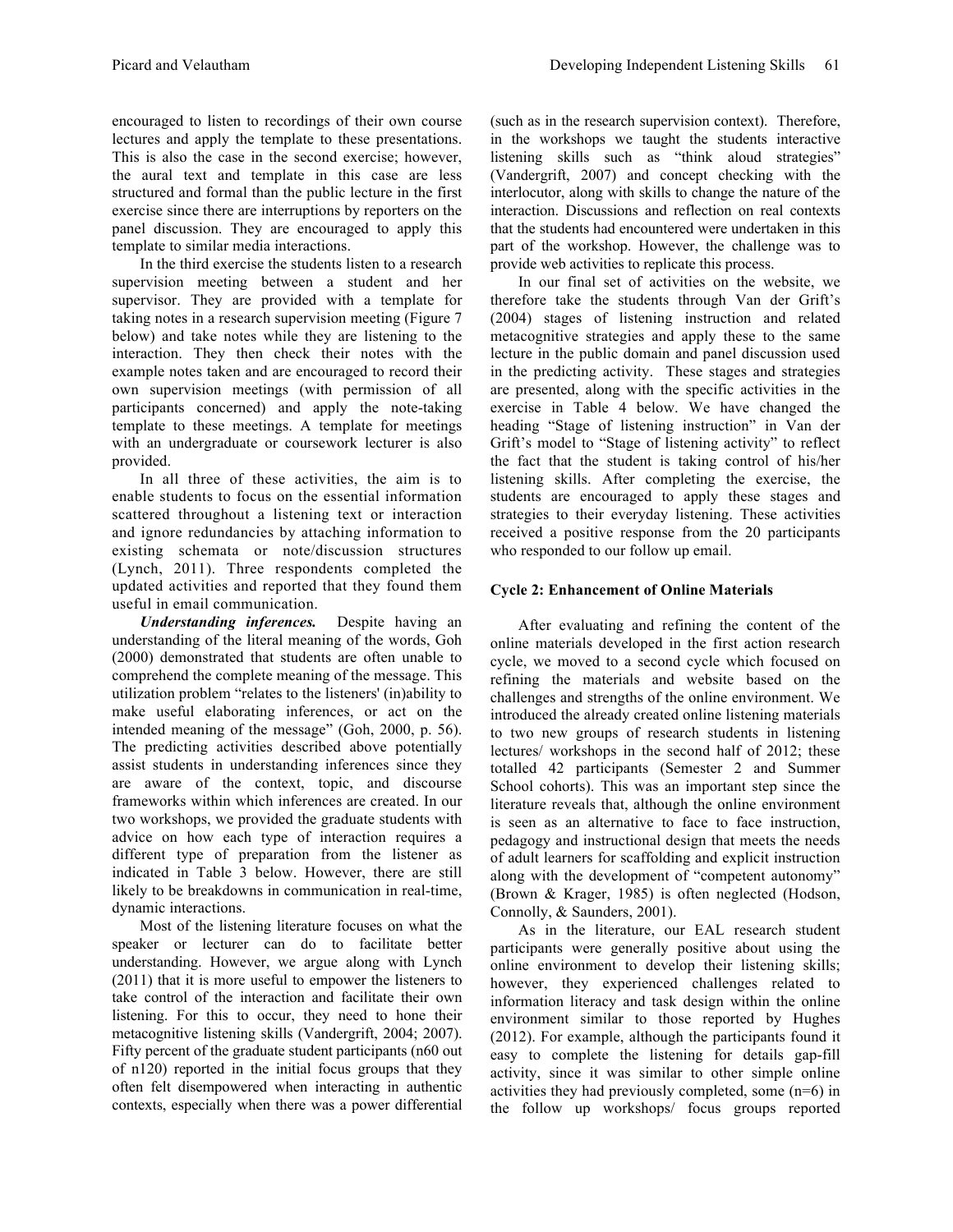| <i>T</i> 7 .<br>Topic/ Issue  | . <u>.</u><br>Details |
|-------------------------------|-----------------------|
| Completed tasks               |                       |
| Current tasks                 |                       |
|                               |                       |
| Concerns/ Questions/Problems  |                       |
| Things I would like you to do |                       |
| Ideas                         |                       |
| Other issues                  |                       |
| Current deadlines             |                       |

Figure 7 *Template for Note-Taking in Supervision Meetings*

Note. Adapted from Bastian, 2006.

| Preparation for Understanding Inferences in Listening Texts |                                                                             |  |  |
|-------------------------------------------------------------|-----------------------------------------------------------------------------|--|--|
| Context                                                     | Preparation required                                                        |  |  |
| In lectures                                                 | Pre-read lecture course handbooks, materials, listen to lecture outlines at |  |  |
|                                                             | the beginning of the presentation. Listen for discourse markers or          |  |  |
|                                                             | language features indicating rhetorical 'moves'.                            |  |  |
| In supervisory and other meetings                           | Prepare/pre-read agenda, pre-read documentation and prepare your            |  |  |
|                                                             | response, anticipate reactions and questions.                               |  |  |
| In daily life                                               | Read the situation, emotions (watch body language and expression,           |  |  |
|                                                             | contextual and situational clues, watch lips of speakers                    |  |  |
| The media                                                   | Read supporting information, listen for expository information, repetition, |  |  |
|                                                             | and blurbs                                                                  |  |  |

Table 3

difficulties uploading their own materials and generating questions for themselves, which was a new activity. In response to this feedback, we refined the instructions for creating their own materials and made it possible to upload .wmv formats as well as the original .mp3 format since some of the available materials on the web were in this format. We also added the URLs of possible sources for content into the website as most of the participants (n=40) reported difficulty in finding appropriate material.

In the second activity, as reported above, we attempted to refine the word segmentation question to ensure the participants answered the question *while* listening rather than *after* listening. A timer was added to the exercise; however, this intervention was unsuccessful since all the participants who attempted the revised question  $(n=10)$  found that their response lagged slightly behind the listening and, therefore, they were frustrated as they were unable to complete the activity in time. The timer was therefore removed, and more explicit instructions were provided to the users.

The participants were asked about their use of the listening template for targeted listening in a follow-up focus group. Although most reported that the concept and activities in the class were useful (n=30) and those who had completed the online exercise on the website had found it useful (n=20), only a few participants (n=5) had created their own portfolios.

Of those who had not created portfolios, some responded that they had found the Microsoft Word template tricky to download  $(n=5)$ , while others  $(n=10)$ had had difficulty applying the template in everyday contexts. We therefore changed the activity to a more user friendly format using Articulate Engage'09 software and added a .pdf format template for those who preferred a hard copy printout. We also added additional examples to further scaffold the activity for the students and provide extra practice. We provided more advice on how to embed the use of the template in everyday activities with scenarios and suggested uses of the template.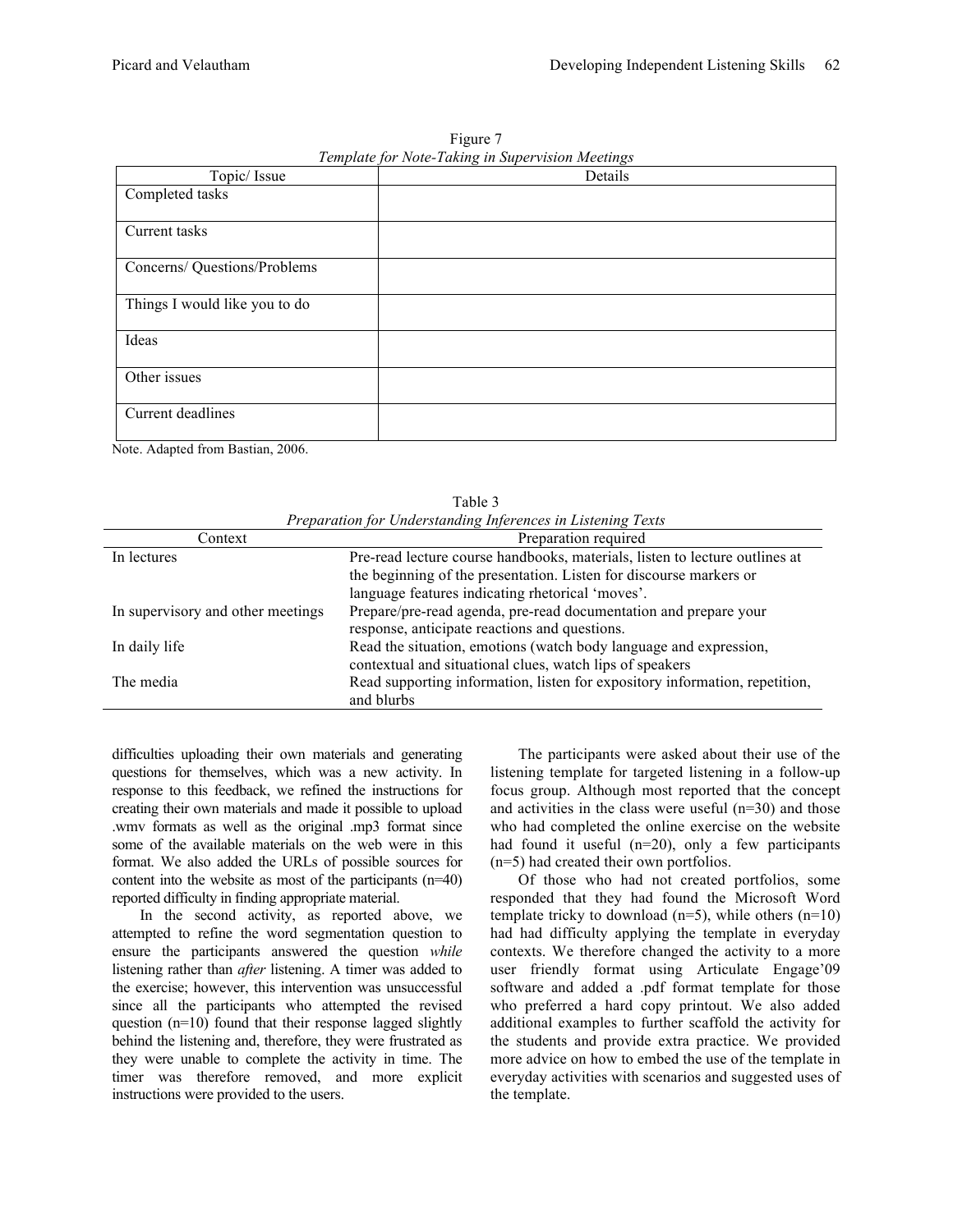|                                                                                                            | Listening Stages, Strategies and Application    |                                                                                                                                                                                                                                                                                                                                                                                                                                                                                                      |
|------------------------------------------------------------------------------------------------------------|-------------------------------------------------|------------------------------------------------------------------------------------------------------------------------------------------------------------------------------------------------------------------------------------------------------------------------------------------------------------------------------------------------------------------------------------------------------------------------------------------------------------------------------------------------------|
| Stage of Listening Activity                                                                                | Related Metacognitive Strategies                | Application on Website                                                                                                                                                                                                                                                                                                                                                                                                                                                                               |
| Planning and Predicting Stage                                                                              |                                                 |                                                                                                                                                                                                                                                                                                                                                                                                                                                                                                      |
| Prediction of topic, text type,<br>structure of information, types<br>of information and possible<br>words | Planning and directed attention                 | • Students read blurb for "Global Moment" listening<br>• Students listen to Master of Ceremonies blurb and<br>answer prediction questions:<br>• Topic: Something about Universities and<br>Globalisation of Universities/knowledge<br>• Text type: Chronology<br>• Structure of information: Starting with earliest<br>universities and knowledge exchange till today<br>• Types of information: Identification of<br>characteristics of 'republic of learning' and<br>examples of different aspects |
|                                                                                                            |                                                 | • Students construct a note-taking template                                                                                                                                                                                                                                                                                                                                                                                                                                                          |
| <b>First Verification Stage</b>                                                                            |                                                 |                                                                                                                                                                                                                                                                                                                                                                                                                                                                                                      |
| Verification of initial<br>hypothesis, correction if<br>required, additional<br>information noted          | Monitoring                                      | • Students listen to first few minutes of lecture<br>• Students monitor initial information<br>• Opportunity to add to template in the exercise                                                                                                                                                                                                                                                                                                                                                      |
| Comparison and/or concept<br>checking with peers and/or<br>interlocutor                                    | Monitoring, planning and<br>selective attention | • Check exercise to see if appropriate note-taking<br>template was selected<br>• Note errors and add or delete information in                                                                                                                                                                                                                                                                                                                                                                        |
|                                                                                                            |                                                 | template<br>• In real life, use concept checking e.g. "I understand<br>x or y is this correct?".                                                                                                                                                                                                                                                                                                                                                                                                     |
| Second Verification Stage                                                                                  | Monitoring and problem solving                  | • Based on information received in previous section,<br>students continue to listen to the rest of the<br>listening exercise and add to their notes.<br>• They respond to comprehension questions in the<br>exercise<br>• In real life, they respond to situation, questions<br>from the interlocutor based on their notes, verified<br>information                                                                                                                                                  |
| Response from peers and/or<br>interlocutor to listener's<br>response                                       | Monitoring and evaluation                       | • Students check their answers in the listening<br>comprehension exercise<br>• In real life, they verify the appropriateness of their<br>response from the interlocutor's response<br>• Students evaluate their response by adding to their<br>initial response or by further concept checking (e.g.<br>"Oh, I understood x, do you mean y?")                                                                                                                                                        |
| Final verification stage<br>Targeted listening for gaps<br>information gaps                                | Selective attention and<br>monitoring           | • In exercise, students listen to final summary of the<br>lecture<br>• In real life students listen carefully to response<br>from interlocutor                                                                                                                                                                                                                                                                                                                                                       |
| <b>Reflection Stage</b>                                                                                    |                                                 |                                                                                                                                                                                                                                                                                                                                                                                                                                                                                                      |
| Development of goals for next<br>listening activity                                                        | Evaluation                                      | • In exercise, students reflect on skills they<br>developed in the listening and their own<br>weaknesses and strategies to overcome these.<br>• They are then given examples of real life strategies<br>to take control of the listening environment (e.g.<br>concept checking, changing the nature of the<br>interaction e.g. asking for the interlocutor to speak<br>slower rather than louder).                                                                                                   |

Table 4 *Listening Stages, Strategies and Application*

Note. Adapted from Van der Grift, 2004, p.11.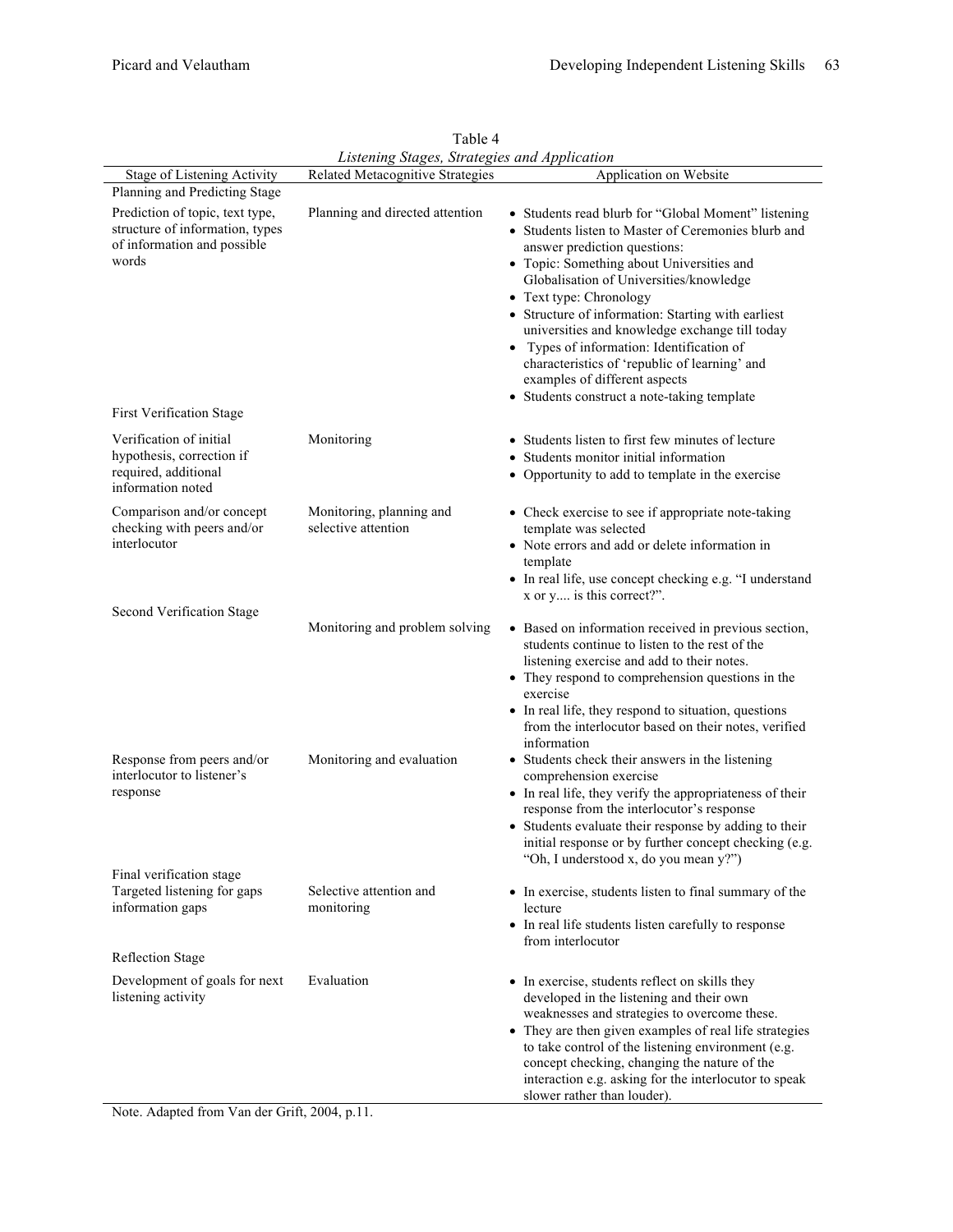As reported in the first action research cycle, we added aural texts from a current affairs program and a research supervision meeting. We provided predicting activities and templates for these. However, as with the targeted listening activity above, very few participants (n=6) reported practicing the predicting activity with lectures. A majority of the participants (n=27) reported that they had attempted to use the template in their supervision meetings; however, some of them (n=3) stated that their supervisors did not want them to record the interactions. We therefore decided to add additional examples of meetings in order to ensure practice online to scaffold the real, unsupported listening experiences. One of the participants had recorded the meeting without first consulting his supervisor and this had caused tension in their relationship. We therefore added information on the website to remind the participants always to request permission before recording.

The focus group responses from the second focus group also showed that the participants wanted more practice and explicit advice on how to apply metacognitive strategies to real-life situations. This was particularly the case with the small group of students who had used the website (n=4) but not attended the workshops/focus groups and had therefore not participated in the discussions on the use of metacognitive strategies in everyday situations. Consequently, we decided to add short questions and model responses for a series of everyday situations to guide online users of the materials. All changes were completed by the end of March 2013.

In general, positive feedback was received on those activities that the participants viewed as explicit, as good at providing sufficient practice, and as simple as possible in terms of instructional design.

#### **Conclusion**

Our review of the literature has indicated that the focus of listening research needs to shift from the test environment to real-time, two-way communication and bi-directional listening (Lynch, 2011; Vandergrift, 2007) and that listening involves a joint creation of meaning between listener(s) and interlocutor(s). Although authentic materials are valued in the literature, little advice has hitherto been provided for students and teachers to create and use these resources. Another challenge of authentic listening contexts is that the listeners have to integrate top-down and bottom-up skills simultaneously.

The materials on the Everyday Listening Material website are a first attempt to facilitate the development of authentic listening skills and to assist students to create their own listening portfolios relevant to their disciplinary contexts. This material also has the potential to assist academic developers who might find

it difficult to teach listening due to its "ephemeral" nature (Vandergrift, 2007, p. 191).

Our feedback from the participants in the final focus groups/workshops (n=40 out of 42) indicates that they valued the explicit teaching of bottom-up and top-down listening skills and their scaffolded application within naturalistic contexts (Brown & Krager, 1985), but particular refinements are needed to explicitly scaffold "competent autonomy" within the online environment. Since adult learners tend to wish to apply their life experiences to their new learning environments and favour practical learning activities that draw on their prior skills and are relevant to their needs and interests (Wynne, 2012), explicit instructions and careful linking of the activities to their experience are necessary to engage the learners and ensure their application of the skills. Further attention to the social and psychological issues affecting listening proficiency is also still required, since as one participant noted, "But how do these activities help me when I get anxious?" As we remind the students on the website, "Anxiety closes ears"; therefore, they should focus on "what [they] get rather than on what [they] miss" and "cultivate an attitude of attentiveness" (http://everydayenglish.org.au/). However, further materials are needed to address these issues. The next action research cycle will involve a large-scale evaluation of the materials for a new cohort (postgraduate coursework students) along with an evaluation of the effect of the materials on students' listening proficiency in the short and long term. We will also evaluate the materials with students who have not attended the accompanying workshops.

Although the online materials were specifically for EAL learners and academic language and learning practitioners, the action research cycle has revealed some universal considerations for online learning design. Firstly, it is no longer useful to produce inflexible generic activities, particularly for graduate research students. Instead, online design needs to enable students to develop their own materials that are "just in time, just enough, and just for me [and my discipline]." Explicit instructions and careful linking of the activities to their experience are also necessary to engage the learners and ensure their application of skills. Careful scaffolding is a useful emphasis in all higher education teaching and learning contexts, but particularly in the online environment since we cannot assume that all our students are entirely competent in all online environments.

## **References**

Barron, P., Gourlay, L. J., & Gannon, L., P. (2010). International students in the higher education classroom: Initial findings from staff at two post-92 universities in the UK. *Journal of Further and Higher Education*, *34*(4), 475-489.